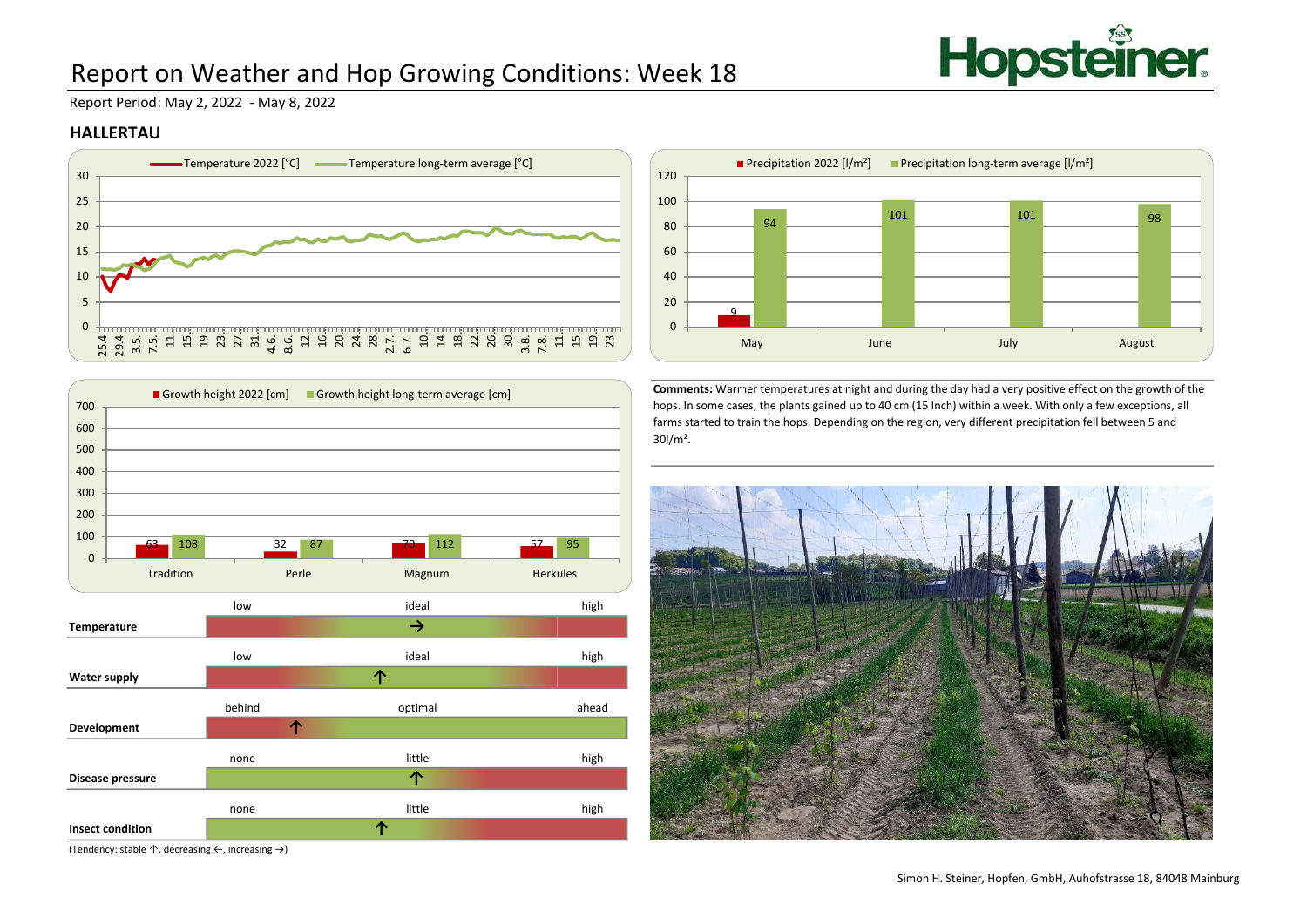

# Report on Weather and Hop Growing Conditions: Week 18

Report Period: May 2, 2022 - May 8, 2022

### **TETTNANG**





low high Temperature low high Water supply behind ahead optimal ahead Development none high Disease pressure none high Insect condition ideal ideal optimal little little ↑ ↑ 25 25 25 50 43 41 69 89 0  $\frac{100}{25}$   $\frac{12}{25}$   $\frac{12}{25}$   $\frac{11}{25}$ 200 300 400 500 600 700 T Tetnanger Mittelführer Mittelführer Tradition Herkules<br>
Tetnanger Mittelführer Mittelführer Mittelführer Mittelführer Mittelführer Mittelführer Mittelführer Mittelführer Mittelführer Mittelführer Mittelführer Mittelführer Growth height 2022 [cm] Growth height long-term average [cm]

Comments: Cold, windy and at times rainy weather slowed down the growth of the hops. Nevertheless, the farms are busy with training. Plant protection products against downy mildew primary infection were applied.



(Tendency: stable ↑, decreasing ←, increasing →)